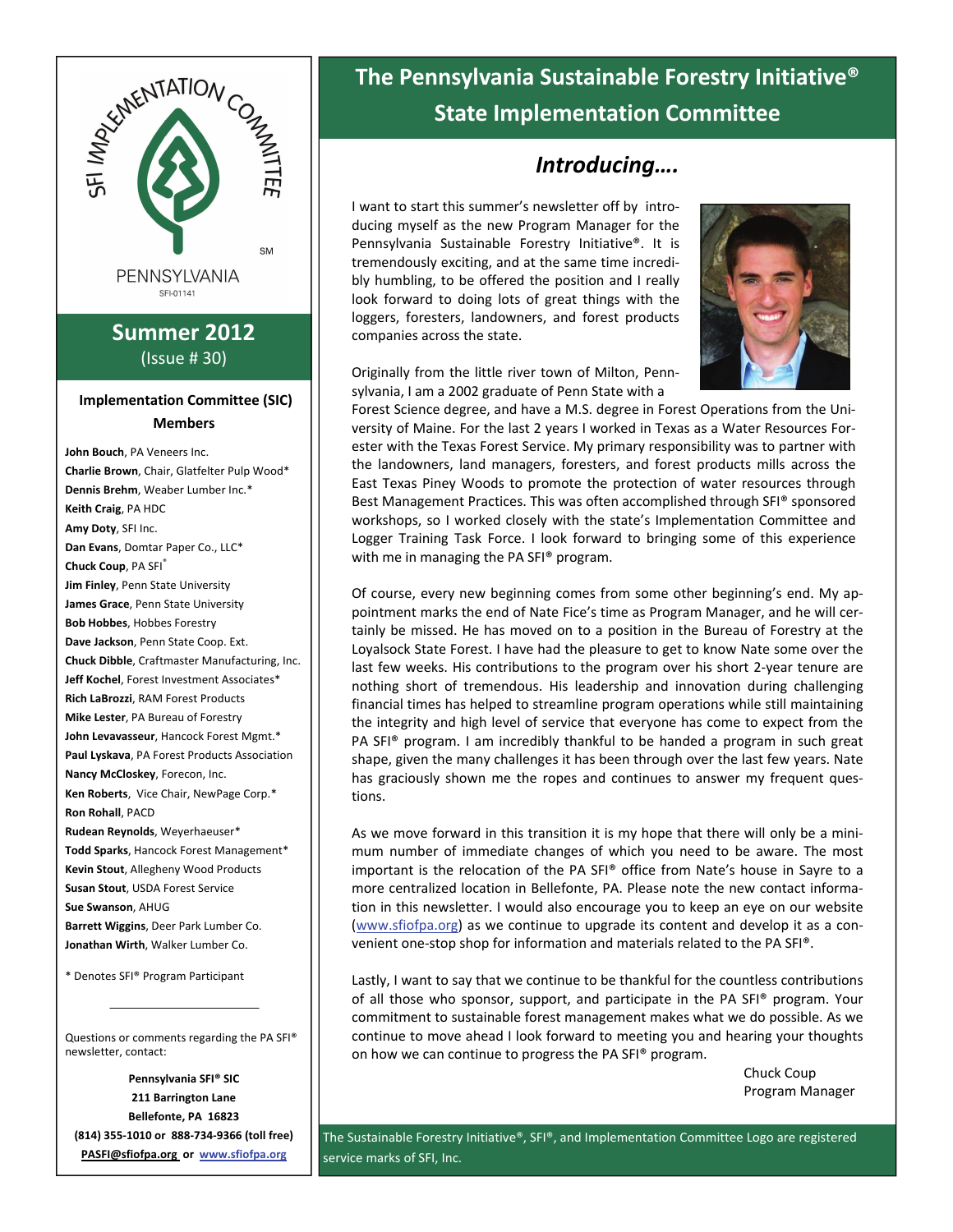## **Sustainable Forestry Initiative (SFI®)**

SFI Inc. ([www.sfiprogram.org](http://www.sfiprogram.org/)) is an independent 501(c)(3) non‐profit charita‐ ble organization, and is solely responsi‐ ble for maintaining, overseeing and improving the internationally recognized Sustainable Forestry Initiative (SFI) program. Across North America, more than 190 million acres/78 million hec‐ tares are certified to the SFI forest man‐ agement standard, making it the largest single forest standard in the world. SFI chain‐of‐custody certification tells buy‐ ers the percentage of fiber from certi‐ fied forests, certified sourcing and/or post-consumer recycled content. The SFI program's unique fiber sourcing requirements promote responsible for‐ est management on all suppliers' lands. SFI Inc. is governed by a three‐chamber board of directors representing environ‐ mental, social and economic sectors equally. In order to broaden the prac‐ tice of sustainable forestry in our state, the PA SFI Implementation Committee was formed. Today, the PA SFI<sup>®</sup> program works to ensure the progress of the national initiative, here in Pennsyl‐ vania.

### **SFI, Inc. Program Participants in PA**

*These PA Companies are affiliated with the SFI® Program at the national level through independent third‐party certifi‐ cation and provide direct involvement and financial support to the PA SFI® Program.*

### **Domtar Paper LLC**

**Forest Investment Associates**

**Glatfelter Pulp Wood Company**

**Hancock Forest Management**

**NewPage Corporation**

**Weaber, Inc.**

**Weyerhaeuser**

Summer 2012, Issue #30 2

# **The Pennsylvania Sustainable Forestry Initiative® State Implementation Committee**

### **Reminder ‐ Logger Training Requirements**

The Block 2 Training Schedule and Course Registration form are included as an insert in this newsletter. They can also be downloaded on our website, [www.sfiofpa.or](http://www.sfiofpa.org)g. The training schedule is subject to change so please visit the website to view the most updated information. Pre-registration and payment is required for all courses.

As we head into the upcoming Training Block, I want to briefly remind you of changes to the Core Training requirements that took effect at the beginning of this year (Effective 01/01/2012):

- Core training now consists of **Professional Timber Harvesting Essentials** (8 hours), **Game of Logging – Level 1** (8 hours), and proof of current **First Aid & Adult CPR certification** that meets OSHA logging standards.
- If you started your PA SFI® training within the last 2‐years by complet‐ ing either Environmental Logging, or Logging Safety, you will only be required to attend the Professional Timber Harvesting Essentials class within the 2‐year period and provide proof of First Aid/CPR certification to receive your training card. You will not have to take GOL ‐ Level 1.
- If you have taken GOL Level 1 any time in the past and can provide proof of attendance (GOL certificate), you will have satisfied that Core requirement.
- First Aid/CPR can be taken locally through the Red Cross, EMS, or an‐ other organization. "On‐line" certification courses do not meet OSHA Logging standards.
- If you have or have had a valid PA SFI® Training Card in the last 5 years, **you can attend the Professional Timber Harvesting Essentials class for CE credit**, and if you have not taken GOL ‐ Level 1 within the last 5 years, **you can also attend one of the GOL ‐ Level 1 classes listed on the training schedule for CE credit**.
- First Aid/CPR recertification does **not** qualify for CE credit.
- Continuing Education Credit is limited to 3 years from the current calen‐ dar year regardless of the number of training hours attended.
- Continuing Education Credit is not available for the same program taken within the last 5 years.

The list of "Current Cardholders" and individuals whose cards expired in the last 5 years can be found on the website under "Logger Training." A complete copy of the training program policy can also be found on the website, or by contacting the PA SFI® office.

The Sustainable Forestry Initiative®, SFI®, and Implementation Committee Logo are registered service marks of SFI, Inc.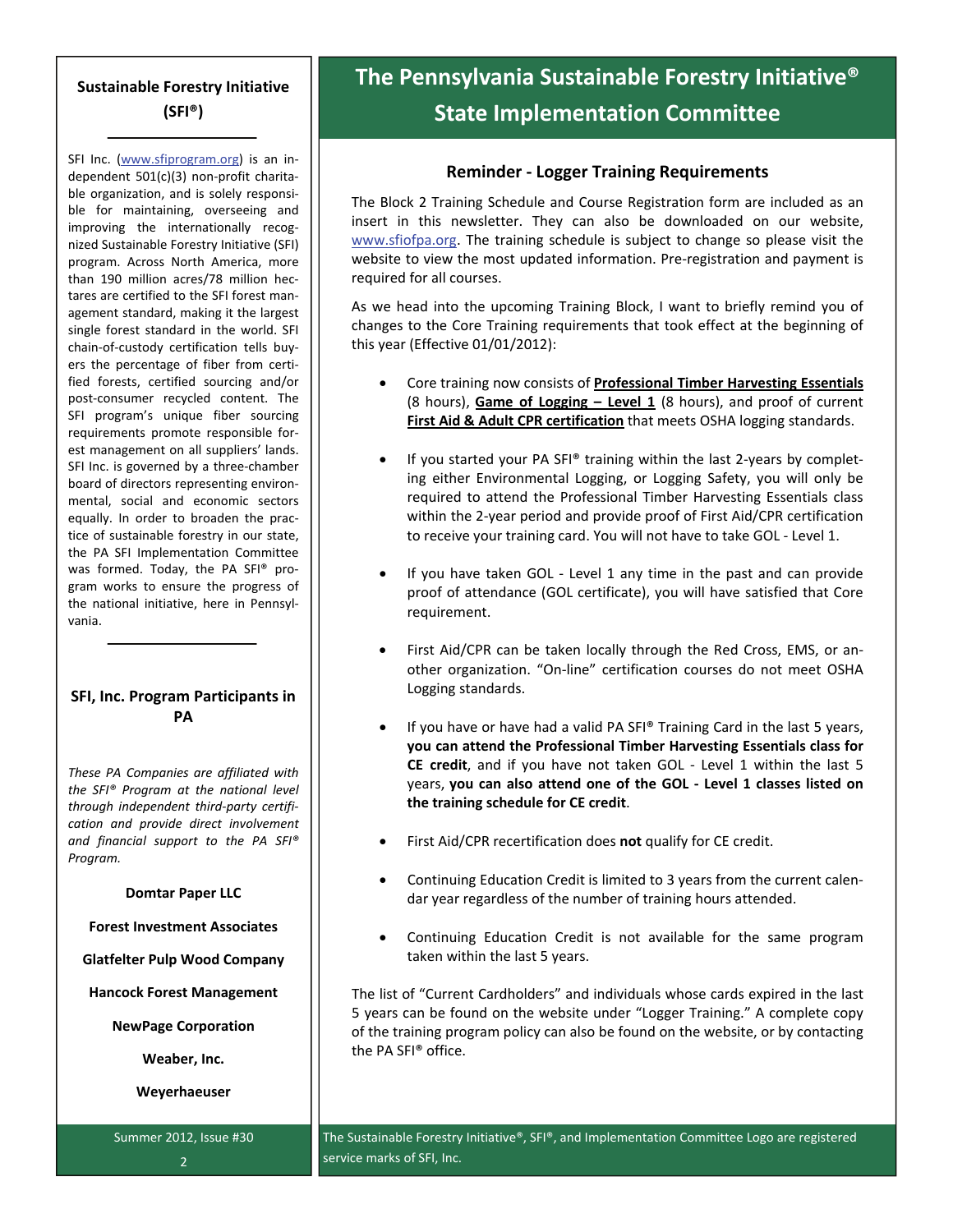### **PA SFI® SIC Program Partners**

*Program "Partners" are committed to the SFI® Standards and pay a set contri‐ bution annually based on mill produc‐ tion from PA forest products.*

Appleton Papers, Inc. Blue Ox Timber Resources Brode Lumber Company Brooks Lumber & Timber Harvesting Craftmaster Manufacturing, Inc. Cummings Lumber Company, Inc. D&D Wood Sales Deer Park Lumber Dwight Lewis Lumber Company Heacock Lumber Company Hyma Devore Lumber Mill, Inc. Kern Brothers Lumber Company Lapp Lumber Company Lee Brothers Lumber Company Matson Lumber Company Mick Brothers Lumber Company Ordie Price's Sawmill P&S Lumber Company Patterson Lumber Company Pine Creek Lumber R.J. Hoffman & Sons Lumber RAM Forest Products, Inc. Salem Hardwood, Inc. St. Mary's Lumber Company

### **PA SFI® SIC Program Supporters**

Wheeland Lumber

*Program "Supporters" help to promote sustainable forestry practices and pledge meaningful contributions.*

> Bingaman & Son Lumber Brownlee Lumber Company Coastal Lumber Company Hobbes Forestry Services Horizon Wood Products, Inc. Keystone Chipping, Inc. W.J. Cox Associates

# **The Pennsylvania Sustainable Forestry Initiative® State Implementation Committee**

### **Upcoming PA 2012 Timber Product Output Survey**

The DCNR Bureau of Forestry will conduct a Timber Product Output (TPO) Survey of PA sawmills beginning January 2013. Survey information will be used to create a more useful picture of timber harvested and products produced during 2012 by Pennsylvania's forest products industry.

This mill survey helps answer the ques‐ tion of what happens to trees harvested from Commonwealth forests and sent to the sawmill. We have a good understanding of the condition of our State's standing forests; however, there is a lack of understanding of the demand for wood products on forest supply and how this demand is likely to change over time.

The TPO Survey helps forest managers and the forest industry evaluate trends in forest product removals, availability of forest resources, and harvest intensity. It will also provide information to landown‐ ers and consulting foresters about poten‐ tial market opportunities for timber. Timber markets declined several years ago in response to the broader economic recession; however, the extent of this decline is not well understood.

The Bureau gathered this information in the past, but suspended the surveys around twenty years ago. The current goal is to once again gather this informa‐ tion once every 2 years. The Bureau's service foresters are preparing to begin visiting mills in their respective service counties beginning January 2013.

For questions regarding the upcoming 2012 TPO Survey, please contact :

> **Michael T. Palko** Biomass Energy Specialist PA DCNR, Bureau of Forestry 330 Pine Street, Suite 200 Williamsport, PA 17701 Phone: (570) 326‐6020 E‐mail: [mipalko@pa.gov](mailto:mipalko@pa.gov)

### **Logging Safety**

This summer, there have been many un‐ fortunate reminders of how dangerous the logging profession can be. Tragic re‐ ports of a 46‐year‐old logger killed in Blair County, a 60‐year‐old in Venango County, and another logger killed in Huntington County serve as sobering reminders of the high level of danger faced by loggers and underscore the importance of safety in the logging profession.

To help ensure the safety of yourself and your logging crew, remember to follow the safety procedures in the OSHA regu‐ lations that apply to logging operations; conduct safety inspections, trainings, and reviews with your crew; inspect and maintain your equipment to keep it in good working order; utilize all safety and personal protective equipment; ensure that everyone's First Aid and CPR certifi‐ cations are up to date; be alert for haz‐ ards; **and make safety the NUMBER ONE priority of all your operations**.

### **PA Team Earns Fourth Place at National 4‐H Forestry Invitational**

Pennsylvania placed  $4<sup>th</sup>$  among 15 state teams that competed in the 33<sup>rd</sup> annual National 4‐H Forestry Invitational from Sunday, July 22, through Thursday, July 26. Teams from Tennessee, Alabama and New York placed first, second and third respectively. The PA SFI® SIC sponsored the Pennsylvania team.

The invitational was held at West Virginia University Jackson's Mill State 4‐H Camp and Conference Center near Weston, West Virginia. The event was sponsored by Farm Credit System, Chesapeake En‐ ergy Corporation, The Sustainable For‐ estry Initiative, Inc., Alpha Natural Re‐ sources, West Virginia University Exten‐ sion Service, and the Association of Natu‐ ral Resource Extension Professionals.

Summer 2012, Issue #30 3

The Sustainable Forestry Initiative®, SFI®, and Implementation Committee Logo are registered service marks of SFI, Inc.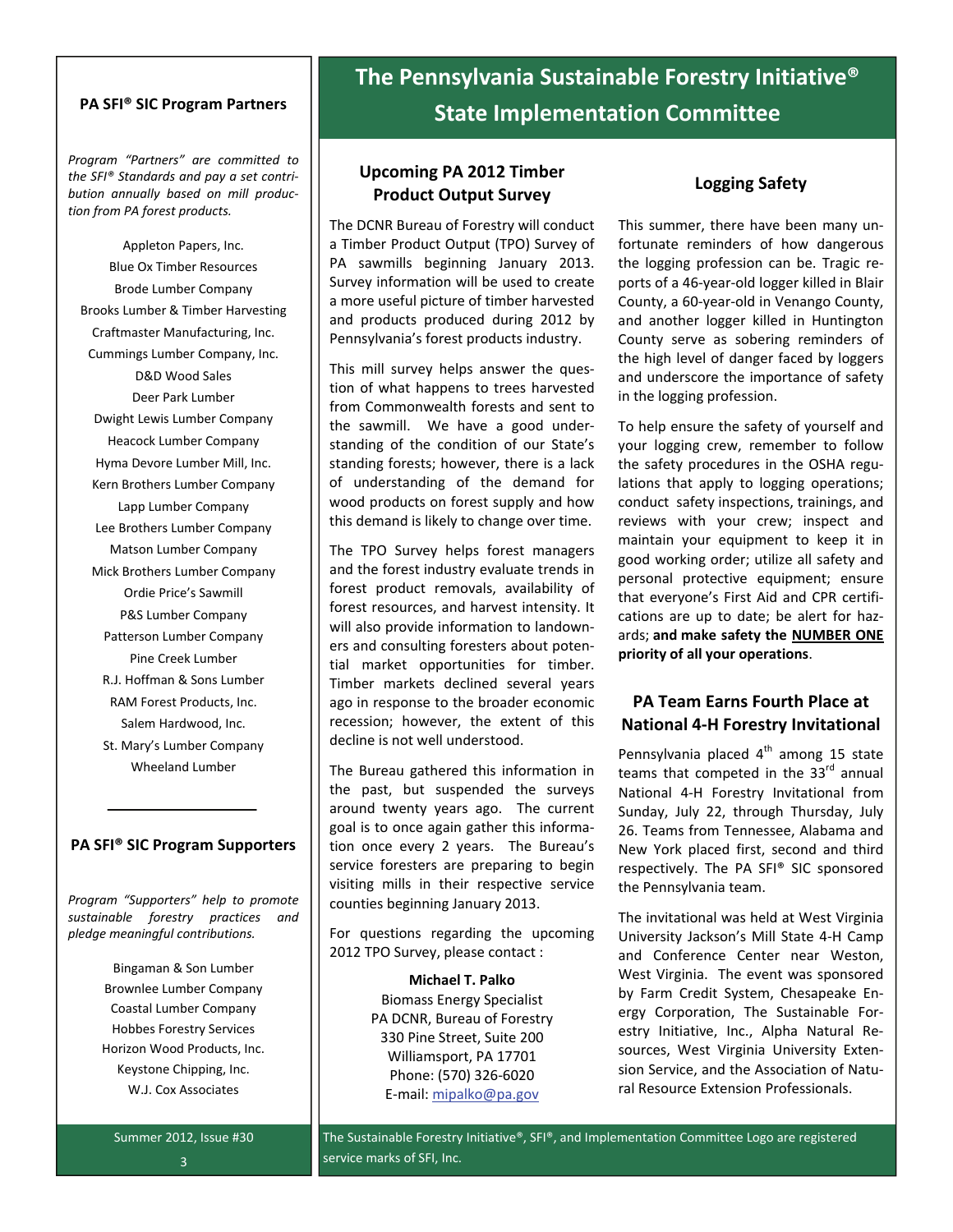

PA SFI® Implementation Committee

211 Barrington Lane

Bellefonte, Pennsylvania 16823

*The SFI® Program is a service of SFI, Inc.*

# **The Pennsylvania Sustainable Forestry Initiative® State Implementation Committee**

### **Pennsylvania Forest Products Association 4thAnnual Forest Products Executive Development Workshop**

Tuesday, September 25, 2012

Toftrees Resort , Conference Center and Golf Club, One Country Club Lane, State College, PA

This event is open to anyone in the forest products in‐ dustry – from loggers to secondary processors and from owner‐operators to key management and sales person‐ nel. Participants will be provided access to a list of high quality presenters that would be hard to find elsewhere.

- A national economic outlook briefing from staff of the U.S. Federal Reserve Bank and a forest product sector outlook from the Forest Research Group
- A general session on strategic sales development by a nationally recognized sales consultant
- Breakout sessions to improve skills in sales, business planning and employee motivation and retention
- Following this summer's Olympic fever, a presenta‐ tion by motivational and leadership speaker John Register. Register is a Desert Storm veteran and former world class track and field star who lost his leg in a freak injury at a track meet. He overcame his adversity to medal in the Paralympic Games.

Full details on the agenda and speakers and the registra‐ tion form can be obtained by contacting the PA Forest Products Association (717) 901‐0420. Cost is \$175. Pre‐ registration is required and pre‐payment requested.

**This workshop can qualify as 8 hours of PA SFI® CE credit**. Individuals seeking CE credit must submit a completed course registration form (available at the event), and a \$20 administrative fee (Check made payable to "PA SFI® SIC") to the PA SFI® office address. For more details, contact the PA SFI® office.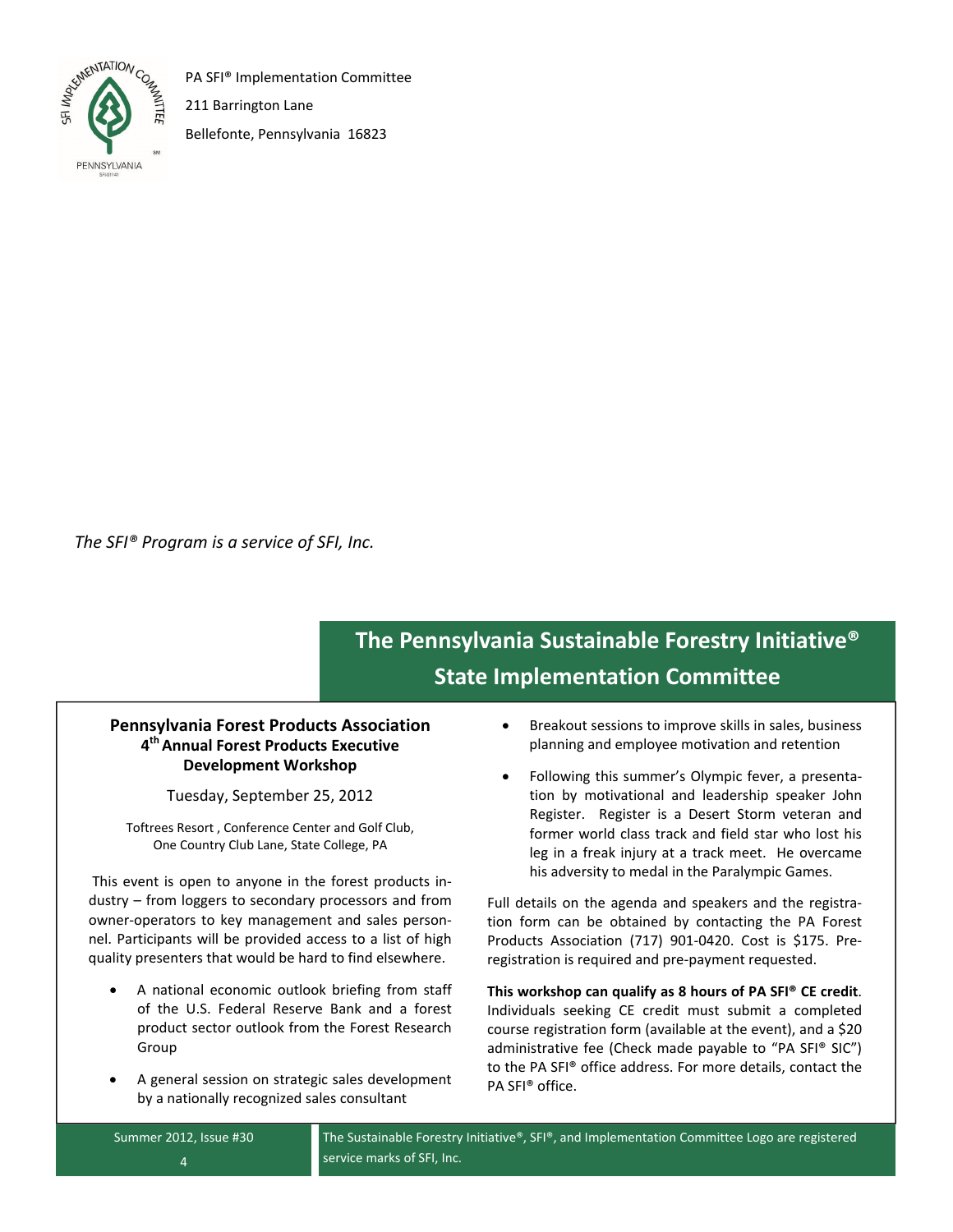

## Pennsylvania Sustainable Forestry Initiative®

## 2012 Fall Training Schedule (As of 09/05/2012)

#### To avoid course cancellations, pre-registration and payment for all classes is required by the registration deadline.

#### **CORE TRAINING:**

| Individuals must complete Professional Timber Harvesting Essentials, Game of Logging - Level 1, and provide proof of current First Aid/CPR certification within a 2-year period to receive a PA SFT<br>Training Card. See the complete PA SFI <sup>®</sup> Training Program Policy at www.sfiofpa.org. |             |                                                            |                   |                    |           |  |
|--------------------------------------------------------------------------------------------------------------------------------------------------------------------------------------------------------------------------------------------------------------------------------------------------------|-------------|------------------------------------------------------------|-------------------|--------------------|-----------|--|
| <b>Course Date</b>                                                                                                                                                                                                                                                                                     | <b>Time</b> | Course Name (Course Descriptions on Registration form)     | Cost <sup>2</sup> | <b>Reaister By</b> |           |  |
| 09/25/12 Tues                                                                                                                                                                                                                                                                                          | 8:00a.m.    | <b>Professional Timber Harvesting Essentials (8 hours)</b> | Clarion           | \$85               | Sept. 18" |  |
| 09/26/12 Wed                                                                                                                                                                                                                                                                                           | 8:00a.m.    | Game of Logging - Level 1 (8 hours)                        | Younasville       | \$90'              | Sept. 19" |  |
|                                                                                                                                                                                                                                                                                                        |             |                                                            |                   |                    |           |  |

|                |                                                                                                                                                                        |                                                     |                      | <b></b> |                      |  |
|----------------|------------------------------------------------------------------------------------------------------------------------------------------------------------------------|-----------------------------------------------------|----------------------|---------|----------------------|--|
| 10/09/12 Tues  | 8:00 a.m.                                                                                                                                                              | Professional Timber Harvesting Essentials (8 hours) | Smethport            | \$85    | Oct. $2^{nd}$        |  |
| 10/16/12 Tues  | 8:00 a.m.                                                                                                                                                              | Game of Logging - Level 1 (8 hours)                 | Brickerville         | \$90'   | Oct. $9th$           |  |
| 10/17/12 Wed   | 8:00 a.m.                                                                                                                                                              | Game of Logging - Level 1 (8 hours)                 | <b>Brickerville</b>  | \$90'   | Oct. $10^{th}$       |  |
| 10/22/12 Mon   | 8:00 a.m.                                                                                                                                                              | Game of Logging - Level 1 (8 hours)                 | Williamsport         | \$90'   | Oct. $15th$          |  |
| 10/23/12 Tues  | 9:00 a.m.                                                                                                                                                              | Basic First Aid & Adult CPR (4 hours)               | Williamsport         | \$90    | Oct. $16th$          |  |
| 10/30/12 Tues  | 8:00 a.m.                                                                                                                                                              | Game of Logging - Level 1 (8 hours)                 | Penfield             | \$90'   | Oct. $23rd$          |  |
| 10/31/12 Wed   | 8:00 a.m.                                                                                                                                                              | Professional Timber Harvesting Essentials (8 hours) | Williamsport         | \$85    | Oct. $24th$          |  |
| 11/07/12 Tues  | 8:00 a.m.                                                                                                                                                              | Game of Logging - Level 1 (8 hours)                 | <b>Warriors Mark</b> | \$90'   | Oct. $30th$          |  |
| 11/08/12 Wed   | 8:00 a.m.                                                                                                                                                              | Professional Timber Harvesting Essentials (8 hours) | <b>Warriors Mark</b> | \$85    | Oct. $31st$          |  |
| 11/09/12 Thurs | 8:00 a.m.                                                                                                                                                              | Basic First Aid & Adult CPR (4 hours)               | <b>Warriors Mark</b> | \$65    | Nov. 2 <sup>nd</sup> |  |
| All Year       | <b>Basic First Aid &amp; Adult CPR</b> can be taken locally through the Red Cross. Visit www.redcross.org or call your local office for class listings and to register |                                                     |                      |         |                      |  |

Individuals insured through Eastern Forestry Insurance Group can have the \$90 registration fee for GOL classes paid by WJ Cox Insurance. Please submit proof of insurance with your registration form.

.<br>Northern Tier Hardwood Association Members can apply for a 50% reimbursement of registration costs after completing the course. Contact NTHA at 570-265-7753.

#### **CONTINUING EDUCATION TRAINING :**

One (1) year of CE credit is given for each four (4) hours of training. See the complete PA SFI® Training Program Policy at www.sfiofpa.org.

> If you have or have had a valid PA SFI® Training Card in the last 5 years, <mark>you can attend a Professional Timber Harvesting Essentials class for CE Credit</mark> (see Core training schedule above). > If you have not taken Game of Logging – Level 1 within the last 5 years, you can attend a Game of Logging – Level 1 class for CE Credit (see Core training schedule above)

| <b>Course Date</b> | Time       | Course Name (Course Descriptions on Registration form)         | Location             | Cost <sup>2</sup> |              | <b>Register By</b>   |
|--------------------|------------|----------------------------------------------------------------|----------------------|-------------------|--------------|----------------------|
| 10/02/12 Tues      | 8:00 a.m.  | \$75<br>Hardwood Log Bucking (8 hours)<br>Shirleysburg         |                      |                   | Sept. $25th$ |                      |
| 10/09/12 Tues      | 8:00 a.m.  | Game of Logging - Storm Damage Cleanup (8 hours)*              | Emporium             | \$90'             |              | Oct. $2^{nd}$        |
| 10/11/12 Thurs     | 8:00 a.m.  | Game of Logging - Storm Damage Cleanup (8 hours)*              | Williamsport         | \$90              |              | Oct. $4th$           |
| 10/23/12 Tues      | 8:00 a.m.  | Game of Logging - Level 2 (8 hours)                            | Williamsport         | \$90              |              | Oct. $16th$          |
| 10/24/12 Wed       | 8:00 a.m.  | Game of Logging - Level 3 (8 hours)**                          | \$90<br>Williamsport |                   |              | Oct. $17th$          |
| 10/25/12 Thurs     | 12:00 p.m. | <b>Outdoor Survival Skill for Timber Harvesters (4 hours)</b>  | Johnsonburg          | \$50              |              | Oct. $18th$          |
| 10/30/12 Tues      | 11:30 a.m. | <b>Outdoor Survival Skills for Timber Harvesters (4 hours)</b> | Harrisburg           | \$50              |              | Oct. 23rd            |
| 11/01/12 Thurs     | 8:30 a.m.  | Wildlife - Young Forest Initiative (4 hours)                   | Hazelton             | \$50              | \$75         | Oct. $25th$          |
| 11/01/12 Thurs     | 1:00 p.m.  | <b>Outdoor Survival Skills for Timber Harvesters (4 hours)</b> | Hazelton             | \$50              | Both         | Oct. $25th$          |
| 11/07/12 Wed       | 8:30 a.m.  | Wildlife - Young Forest Initiative (4 hours)                   | Howard               | \$50              | \$75         | Oct. $31st$          |
| 11/07/12 Wed       | 1:00 p.m.  | <b>Outdoor Survival Skills for Timber Harvesters (4 hours)</b> | Howard               | \$50              | Both         | Oct. $31st$          |
| 11/09/12 Thurs     | 1:00 p.m.  | <b>Outdoor Survival Skills for Timber Harvesters (4 hours)</b> | <b>Warriors Mark</b> | \$50              |              | Nov. 1st             |
| 11/13/12 Tues      | 8:00 a.m.  | Truck Safety, Regulations & Road Bonding (8 hours)             | Williamsport         | \$75              |              | Nov. 6 <sup>th</sup> |
| 11/13/12 Tues      | 8:00 a.m.  | Game of Logging - Level 2 (8 hours)                            | Emporium             | \$90'             |              | Nov. $6th$           |
| 11/14/12 Wed       | 8:00 a.m.  | Game of Logging - Level 3 (8 hours)**                          | Emporium             | \$90'             |              | Nov. $7th$           |
| 11/16/12 Fri       | 8:00 a.m.  | Truck Safety, Regulations & Road Bonding (8 hours)             | Johnsonburg          | \$75              |              | Nov. $9th$           |

Individuals insured through Eastern Forestry Insurance Group can have the \$90 registration fee for GOL classes paid by WJ Cox Insurance. Please submit proof of insurance with your registration form

Marriagn Treative an origin Eastern Ferrery meansing Stoup can have the secretive service tor Societization of the courses plan by the OX meansing. Prease summit proof of mismather with your respectively insurance with you ership details

#### **OTHER CONTINUING EDUCATION TRAINING :**

The following events are organized by outside groups, and qualify for CE credit. Participants wanting CE credit must submit proof of course attendance and a check for \$20 made payable to PA SFI® SIC for administrative costs. Contact the course sponsor to register.

| <b>Course Date</b> | Time                                                                                                                                                              | <b>Course Name</b>                                                                                                                                      | Location | Cost <sup>2</sup> | <b>Register By</b> |  |
|--------------------|-------------------------------------------------------------------------------------------------------------------------------------------------------------------|---------------------------------------------------------------------------------------------------------------------------------------------------------|----------|-------------------|--------------------|--|
| 09/18 20/12        | 2012 FRA Joint Meeting - FRA App. Region & App. Forest Products Security Group (8 hours); St. Marys; http://www.forestresources.org/pdf/FRA-AR2012flmtgReg.pdf*** |                                                                                                                                                         |          |                   |                    |  |
| 09/25/12 Tues      | 4 <sup>rd</sup> Annual Forest Products Executive Development Workshop (8 hours); State College; \$175; Contact PFPA at 717-901-0420 to register.                  |                                                                                                                                                         |          |                   |                    |  |
| All Year           | Visit http://paforeststewards.cas.psu.edu/associations.html and click on Calendar for various training opportunities or call your local PSU Ext. Office.          |                                                                                                                                                         |          |                   |                    |  |
| All Year           | Game of Logging Training - Contact Kevin Snyder Logging, Pleasantville, PA (814) 589-5231 for GOL training opportunities.                                         |                                                                                                                                                         |          |                   |                    |  |
| All Year           |                                                                                                                                                                   | Visit http://rnrext.cas.psu.edu/PAForestWeb/ - PA Forest Web Seminars - Live Broadcasts only - Contact the PA SFI office for more details. 888-734-9366 |          |                   |                    |  |

<sup>2</sup> Northern Tier Hardwood Association Members can apply for a 50% reimbursement of registration costs after completing the course. Contact NTHA at 570-265-7753.

\*\*\* For more details contact Rick Meyer, FRA Appalachian & Southwide Region Manager 2129 Electric Rd., Suite 205, Roanoke, VA 24018, Phone (540) 989-4171 / Email meyerforest@aol.com

Visit www.sfiofpa.org for the most current training schedule. Programs may be added or cancelled at any time.<br>For additional Information, please contact PA SFI® at: (814) 355-1010, or Toll Free (888) 734-9366, pasfi@sfiofp ofpa.org

> Pennsylvania Sustainable Forestry Initiative® 211 Barrington Lane, Bellefonte, PA 16823 Phone: (814) 355-1010 / Toll Free: (888) 734-9366 / Fax: (814) 355-1022

Email: pasfi@sfiofpa.org / www.sfiofpa.org

The Sustainable Forestry Initiative<sup>®</sup>, SFI<sup>®</sup>, and the SFI<sup>®</sup> Implementation Logo are registered trademarks of SFI Inc.